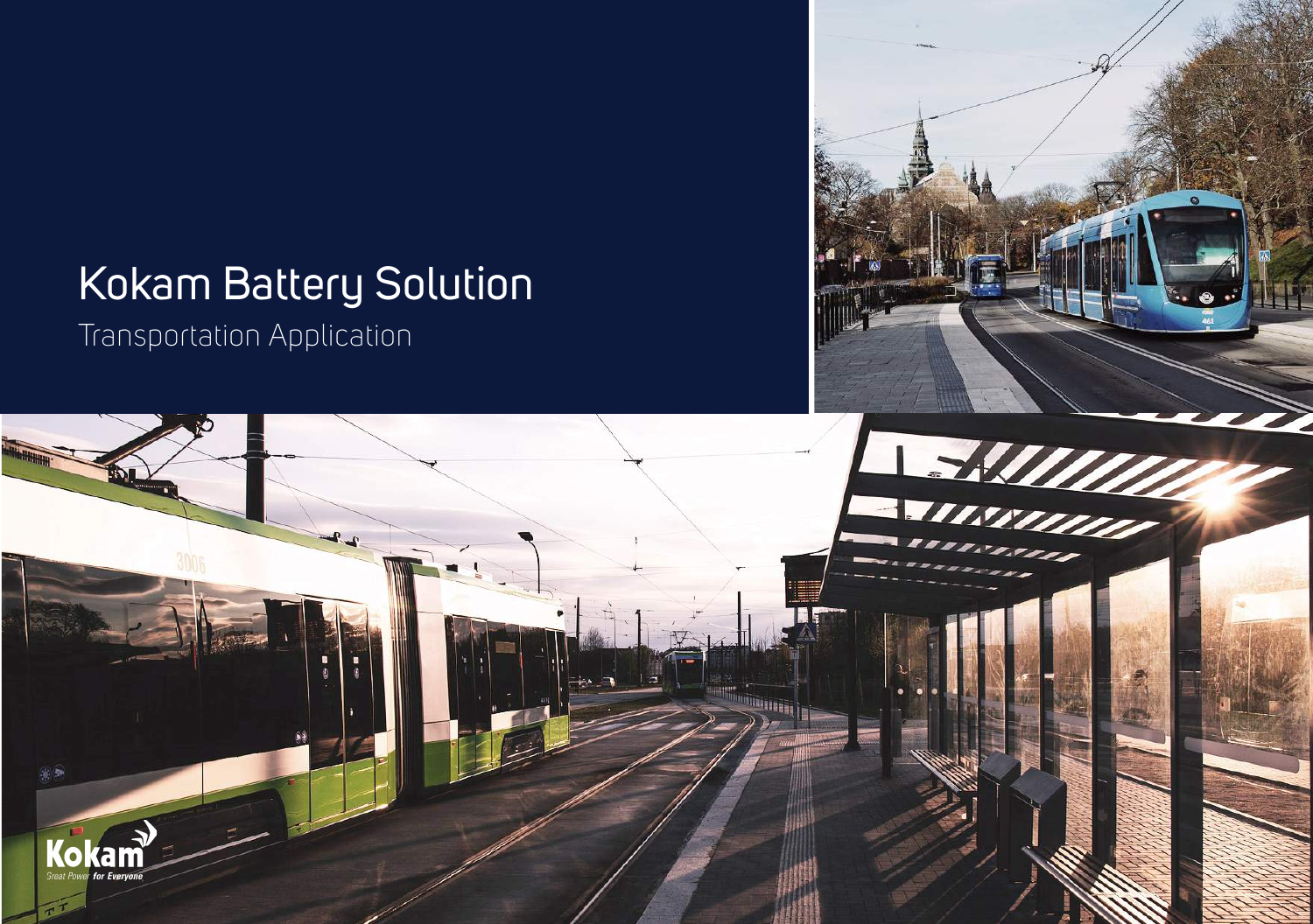# Electrifying Transport

Kokam Battery System is designed for use in commercial truck, bus, tram, and heavy duty transportation. The system can be integrated in parallel and in series to create very high energy and high voltage systems. Furthermore, the "Variable Bulkhead" allows Kokam to customize the packs' electrical and cooling interfaces without having to retool the entire systems.

#### **Superior Lithium Ion Battery**

- · Exceptionally high power performance
- · Extremely safe and wide range of operating temperature

#### **Compact and High Reliability Battery Packs**

- · Exceptionally efficient direct liquid cooling
- · Ease of installation
- · Customizable solution
- · IP67 Compliant

#### **State-of-the-Art Battery Management Systems**

- · ISO-26262 compatible RTOS
- · Highly configurable for any chemistry
- · 12V and 24V compatible
- · Designed for system voltages up to 1250V

#### **Complete System Design and Component Selection**

- · Battery disconnect unit, System controller, Master controller
- · Controls up to 300 cells in series; 24 strings in parallel

### **Extensive R&D, Engineering, and Test & Validation Resources**

### Kokam Modular Pack For High Performance E-Mobility

#### **Customizable Design**





#### **Features**

- · Variable bulkhead design
- · Advanced liquid cooling system
- · New Kokam BMS, BDU and MCU
- · A function to prevent spreading a fire out of the pack in case of internal fire
- · Advanced ultrasonic welding of cell tabs to busbars
- · Extremely durable and safe under the toughest conditions
- · Available with high energy or high power cells
- · All external connections at front panel
- · Low and stable impedance



|                                    | 71P 7.1 kWh           | 114E 11.4 kWh     |
|------------------------------------|-----------------------|-------------------|
| Cell Configuration                 | 40NMC-2P24S           | 65NMC-2P24S       |
| Specific Energy (Wh/kg)            | $\geq 92$             | $\geq 152$        |
| Energy Density (Wh/L)              | ≥116                  | ≥186              |
| Capacity (Ah; Rated at C/2)        | 80                    | 130               |
| Voltage (Nominal; V)               | 88.8                  | 87.8              |
| Mass (kg)                          | 77                    | 75                |
| Dimensions $(L \times W \times H)$ | 753mm x 303mm x 282mm |                   |
|                                    | Available 1Q 2017     | Available 30 2017 |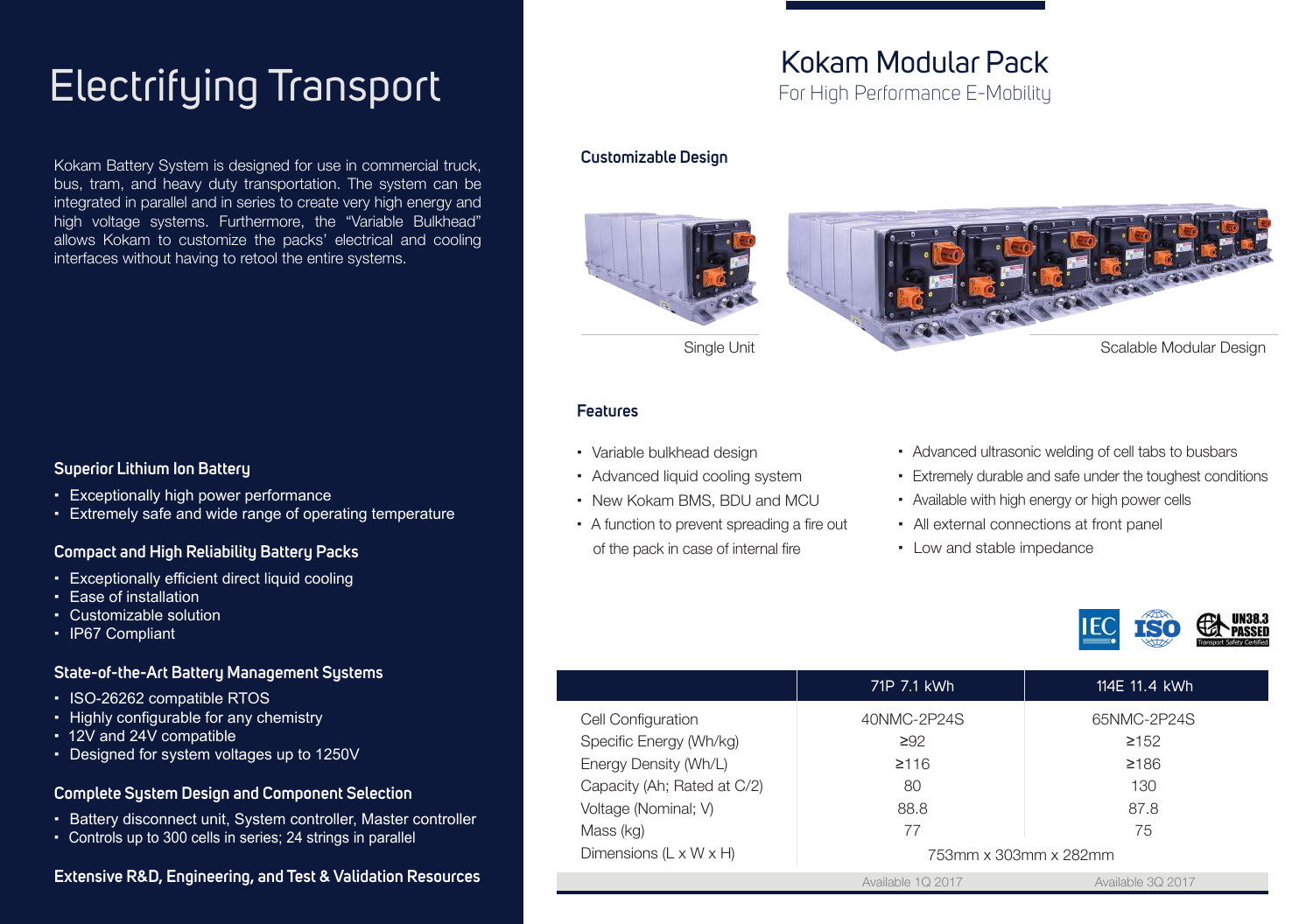## Kokam EV Battery System

Certified & Guaranteed

#### **Advantages**

- · Easy to customize high voltage, low voltage and cooling interfaces to each application
- · All connections at front panel; rear access not needed for installation
- · New Kokam BMS permits very large strings and pack combinations (Up to 750V per string, and up to 24 strings in parallel)
- · Allows upgrades to connector styles, fuses, VTBs without tooling entire pack
- · Robust, highly serviceable BDU with integrated SCU; standalone MCU
- · Available with or without internal fuse
- · Highly robust tab-to-busbar joint survives the harshest vibration & shock environments while maintaining ultra-low DCIR
- · Direct cooling to cell face; 50-75% less mass than competing technology; maximizes volumetric efficiency
- · Enhanced cell separator eliminates the need for thermal barriers

#### **EV Battery Pack Validation**

| <b>Test</b>                     | <b>Conditions</b>                                     | Reference               |
|---------------------------------|-------------------------------------------------------|-------------------------|
| Ingress Protection              | Mated: IP67, IPXXD, Unmated                           | ISO 20653               |
| <b>Isolation</b>                |                                                       | IEC 62133               |
| Shock                           | 50G, 6mS, 3 axis, 10 each                             | ISO 12405               |
| Vibration                       | Random, 3 Axis, 21 hr/axis                            | ISO 12405               |
| Composite Heat & Humidity       | RH 93%, 25°- 65°C, 28 day                             | <b>ISO 16750</b>        |
| <b>Thermal Shock</b>            | 85°C to-40°C within 30 min                            | ISO 12405               |
| <b>UNDOT</b>                    | UN T1, T2, T3, T4, T5                                 | <b>UN 38.3</b>          |
| Housing Load                    | Knee 150kN/m <sup>2</sup> ; Foot 356kN/m <sup>2</sup> | GMW16390                |
| Corrosion                       | Salt mist cyclic, test Kb                             | IEC 60068-2-52          |
|                                 |                                                       | DNV-GL SFC 2.4 sec 3.10 |
| External Fuel Fire              | 130 sec over fuel fire                                | ECE R100 8E             |
| Drop Test                       | 1.2m onto cement on corner                            | IEC 62281               |
| <b>EMC</b>                      | CISPR25; ISO11452; ISO7637; ISO10605                  |                         |
| Unbalanced Overcharge           | 1 cell @ 200% forced overcharge                       |                         |
| Forced Internal Coolant Leak    | Intentional internal coolant leak                     |                         |
| External Short Circuit, Fused   | $5m\Omega$ , 100 m $\Omega$                           | J2929, UN 38.8          |
| External Short Circuit, Unfused | $5m\Omega$ , 100 m $\Omega$                           | J2464                   |